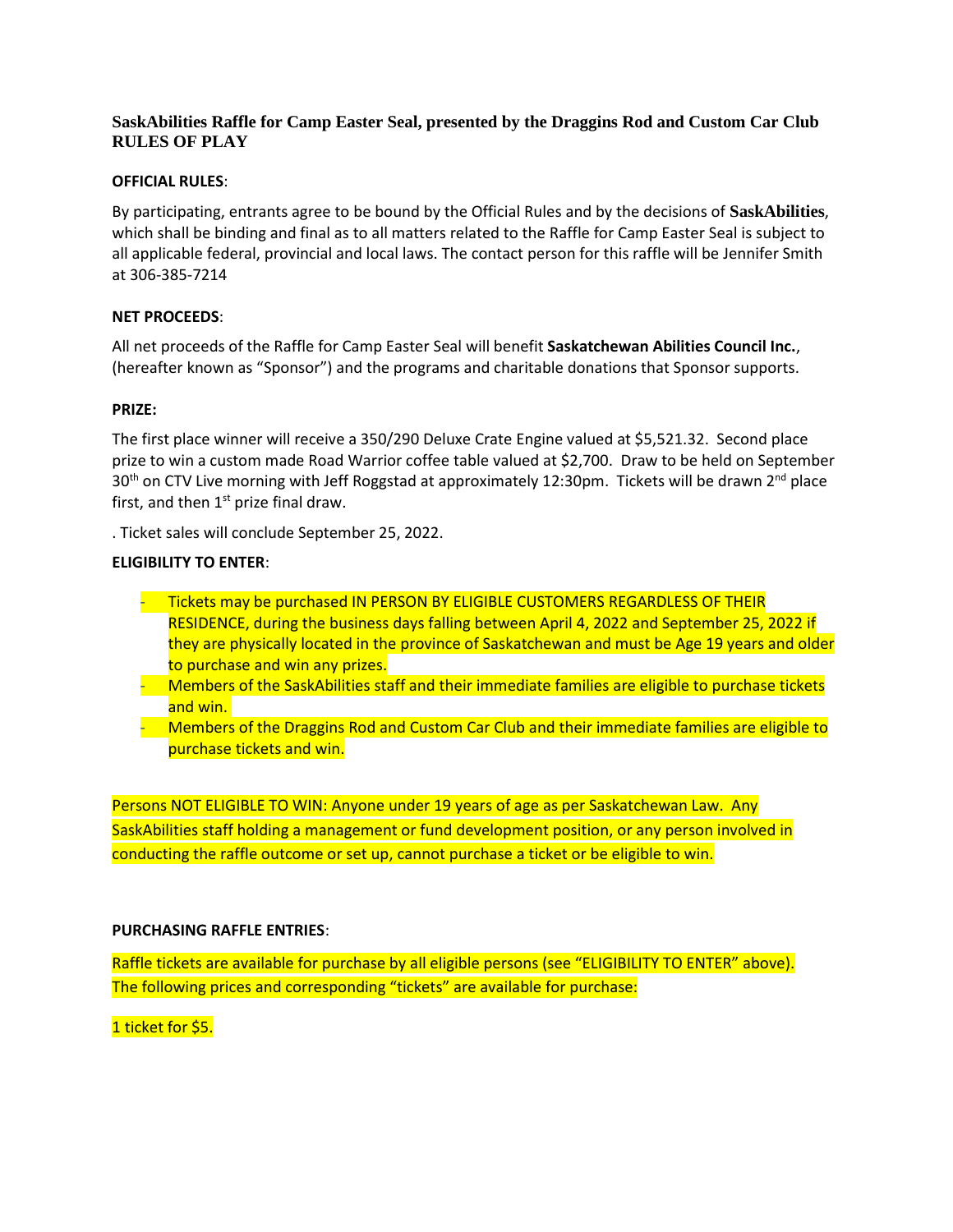#### **NUMBER OF RAFFLE TICKETS**:

#### A maximum of 8,000 tickets at \$5 each.

### **THE DRAW:**

All tickets purchased will be pooled together in a large transparent barrel to ensure and guarantee a random ticket number chosen. The winning ticket numbers will be selected by pulling a ticket stub from the large transparent barrel. The first ticket drawn will be for the second prize, coffee table, and the second ticket drawn will be for the first prize motor. The winning ticket number will be announced, and winner(s) notified by phone if they are not present. Winning ticket numbers will be posted on the Sponsor's website and social media platforms.

## **WINNER(S) WILL BE NOTIFIED BY SPONSOR**:

If a winning ticket goes unclaimed within 365 days, the prize will be awarded to as per SLGA guidelines. **WINNERS ARE REQUIRED TO CLAIM THEIR PRIZE NO LATER THAN 365 CALENDAR DAYS AFTER THE WINNING NUMBER WAS SELECTED. Unclaimed prizes will be donated to a charitable beneficiary approved by SLGA.**

### **LOCATION OF THE DRAWS:**

The draw will be held September 30<sup>th</sup> at CTV News Saskatoon, 216 1st Ave N, Saskatoon, SK S7K 3W3

## **DETERMINATION OF OFFICIAL WINNER(S):**

The Sponsor shall have the sole discretion to determine whether each Potential Winner is an official winner of a Prize (an "Official Winner"). Sponsor's decision concerning the identity of all Official Winners shall be final and binding. To become an Official Winner: (1) a Potential Winner must be eligible to participate in the Raffle under the Official Rules and must not be in violation of the Official Rules as determined by the sole judgment of the Sponsor; (2) that Potential Winner must contact the Sponsor by the deadline specified above and have the winning ticket in their possession. (3) Potential winners will be contacted by phone if not present when the raffle is drawn. (4) In the case that the potential winner has lost their ticket stub to claim the prize, photo ID will be accepted to match the ticket entry

## **AWARD OF PRIZE(S) TO OFFICIAL WINNER(S):**

A Prize will be awarded to each Potential Winner who has been designated by the Sponsor as an Official Winner. All prizes will be awarded within 30 calendar days of winning.

#### **GENERAL CONDITIONS**:

The Released Parties (defined below under "RELEASE OF LIABILITY") are not responsible for: (1) Entries which are stolen, lost, damaged, illegible, given away or no longer in the purchaser's possession, (2) Entries that have been or may have been tampered with or re-sold in violation of these Official Rules.

#### **RELEASE OF LIABILITY:**